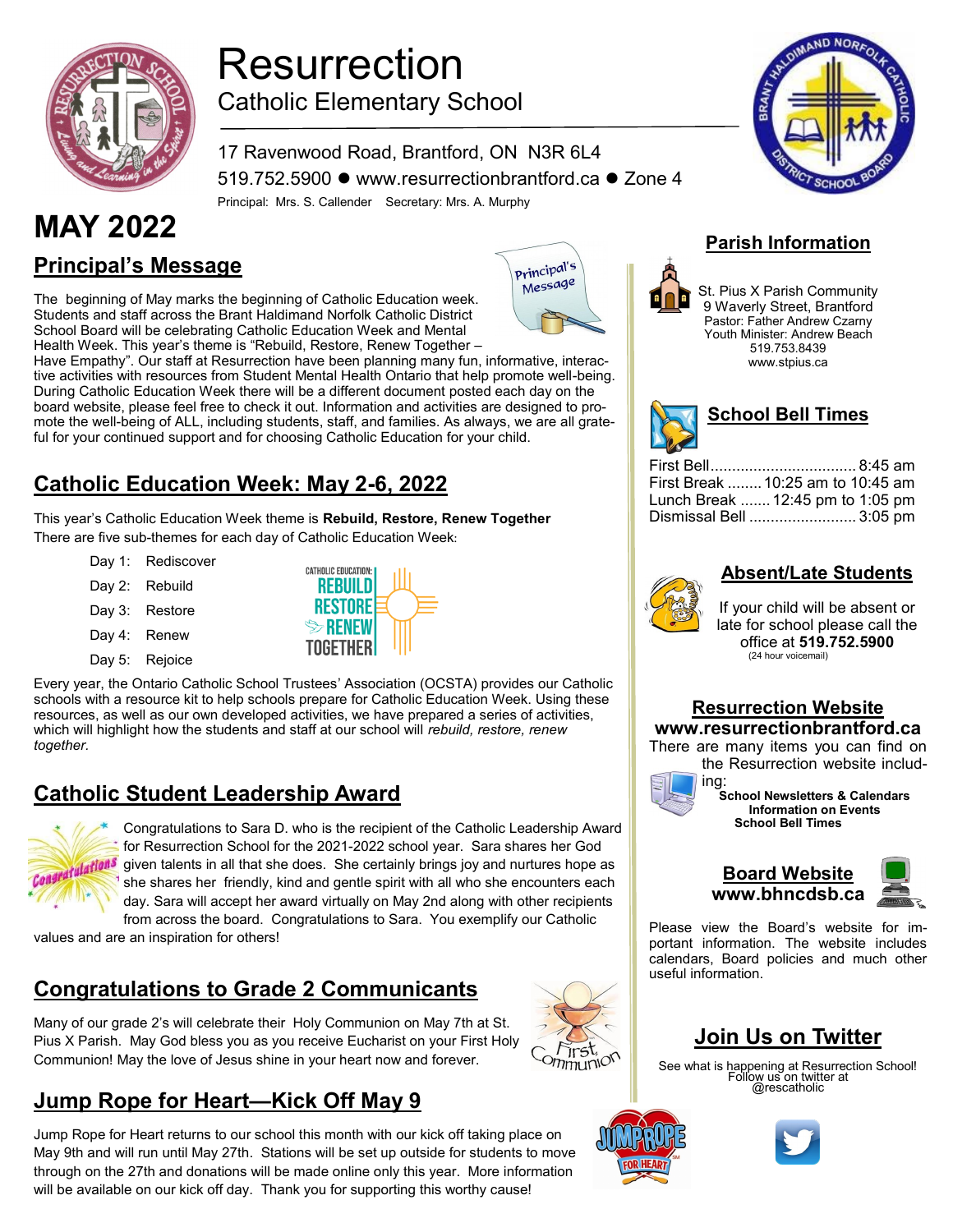## **Little Caesars Pizza Kit Update/Pick Up**

School Council would like to thank all who supported the Little Caesars fundraiser. As a school we sold 202 pizza kits!! The total profit for the school was \$1.212.00. Orders will be delivered to

the school on **Tuesday, May 10th for pick up**. All kits are delivered frozen, so please be sure to pick up your orders on this day as the school does not have freezer space to hold any not picked up. Pick up times will be communicated once we have a firm delivery time.

#### **EQAO—May 16—20**

Our grade 3 and grade 6 students will be involved in the provincial assessment (EQAO) from May 16th to May 20th. We kindly ask grade 3 and 6 student's parents to avoid booking out of school appointments during those dates.

#### **Soccer Tournaments**

On Tuesday, May 10th our junior students will be heading to John Wright field for the soccer tournament. The intermediate tournament will be held on Wednesday, May 25th, at the same field. Thank you to Miss Citino and Miss Pinto Da Costa for coaching the junior team and Mr. Kundra for leading our intermediates. Good luck to all players!

#### **JK Orientation—May 26th**

Our newest Resurrection Rams will be invited for JK Orientation on Thursday, May 26th. Invitations will be **O** Welcome to emailed out, so please make sure you RSVP to either Mrs. Milson (smilson@bhncdsb.ca) or Mrs. Murphy (amurphy@bhncdsb.ca). Kindergarten

#### **Indoor Shoes**

During the spring weather, there is a lot of rain which makes our playground very muddy. Students are reminded to have indoor shoes to change into so the mud does not get tracked into the school and on the carpets. It is also a good idea for students in the primary and junior grades to have an extra set of pants and socks as mud splashes and slips can happen.

#### **St. Pius X News**

**Vacation Bible School is Back**

This year, after our pandemic hiatus, we'll be returning to running our annual Vacation Bible School. Mark your calendars now for the week of August 8th to 12th! The camp is open to children aged 5 to 11 as of the camp start date. Too old to attend? Consider helping out as a leader! Further details on cost and registration timelines will be available in the next few weeks, so keep an eye on our Parish website for the latest updates.

## **A Mother's Day Prayer**

We thank you for the love of mothers you have given us,

Whose love is so precious that it can never be measured,

Whose patience seems to have no end.

May we see your loving hand behind them and guiding them.

We pray for those mothers who fear they will run out of love, or time or patience.

We ask you to bless them with your own special love.

We ask this in your name Jesus, our brother.

Amen